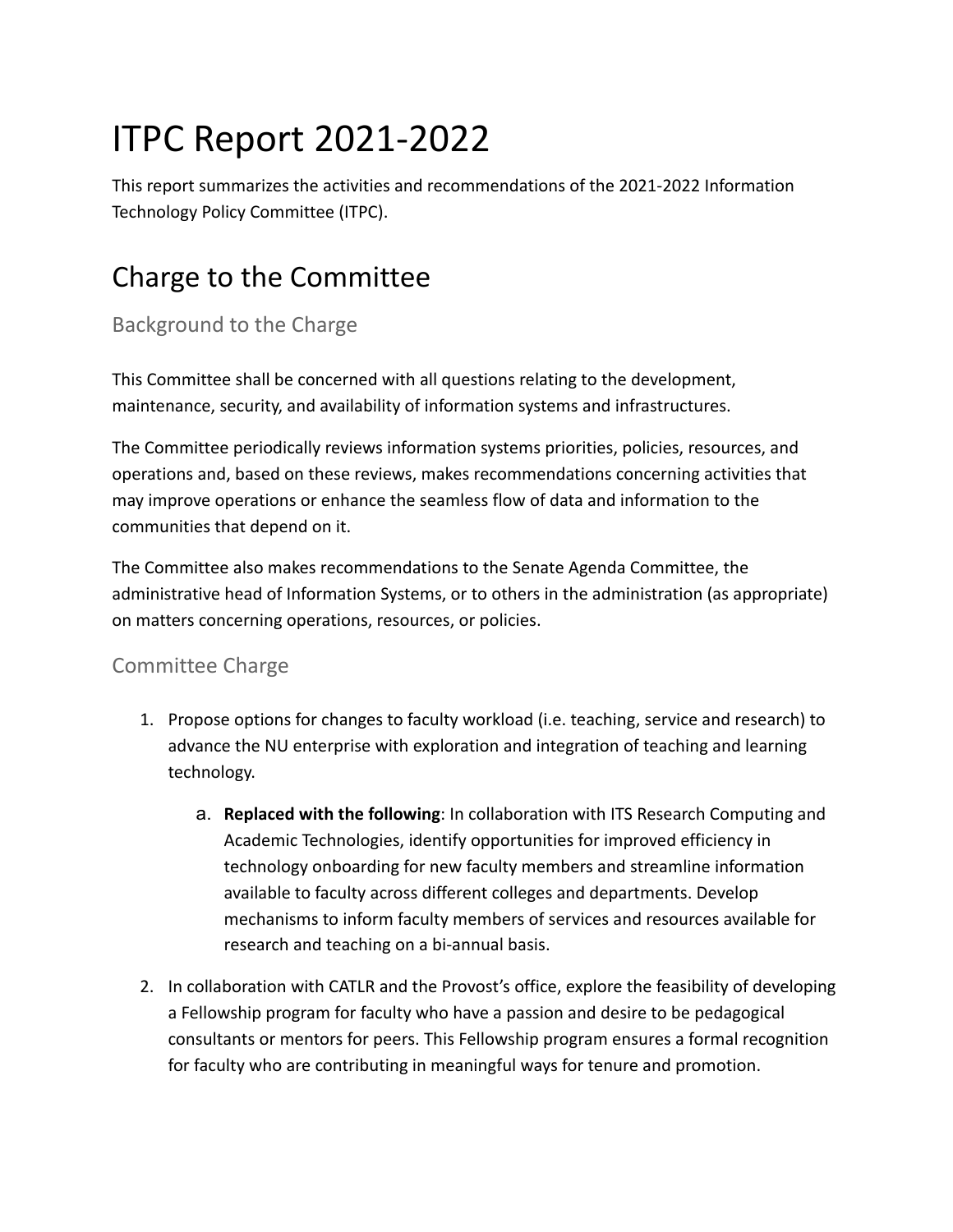- 3. In collaboration with the Provost and Chancellor's offices, evaluate student motivation for on-ground in-person attendance versus remote online synchronous lectures and provide recommendations regarding the future of hybrid and NUFlex teaching and learning modalities that can leverage and enhance our 21st century international, multi-campus university
- 4. In collaboration with RPOC, LICC, the Provost's Office and NU ITS, evaluate the university's integrated services that support the research data lifecycle, including protocols for data management and related data curation activities, and solutions for research data storage management

### Membership

- Peter Desnoyers (Committee Chair) Khoury
- Michael Bessette BCHS, Physician Assistant Program
- Cole Camplese VP-IT and CIO; ex officio
- Umesh Hodeghatta CPS
- Amy Lu CAMD, Communication Studies / Bouvé, Health Sciences
- Amy Patterson CSSH, English

# Charge 1 - Faculty Onboarding

*Propose options for changes to faculty workload (i.e. teaching, service and research) to advance the NU enterprise with exploration and integration of teaching and learning technology.*

Pursuant to Charge 1, ITPC reviewed current workload approaches and came to the conclusion this charge was out of scope for the committee, and potentially duplicative of the existing workload policy. As a result, ITPC elected to re-focus this charge to the following:

**Charge 1 (revised). In collaboration with ITS Research Computing and Academic Technologies, identify opportunities for improved efficiency in technology onboarding for new faculty members and streamline information available to faculty across different colleges and departments. Develop mechanisms to inform faculty members of services and resources available for research and teaching on a bi-annual basis.**

This revised change allowed the committee to consider workload solely in terms of how faculty access dedicated technology resources. This updated Charge 1 still serves, then, to advance the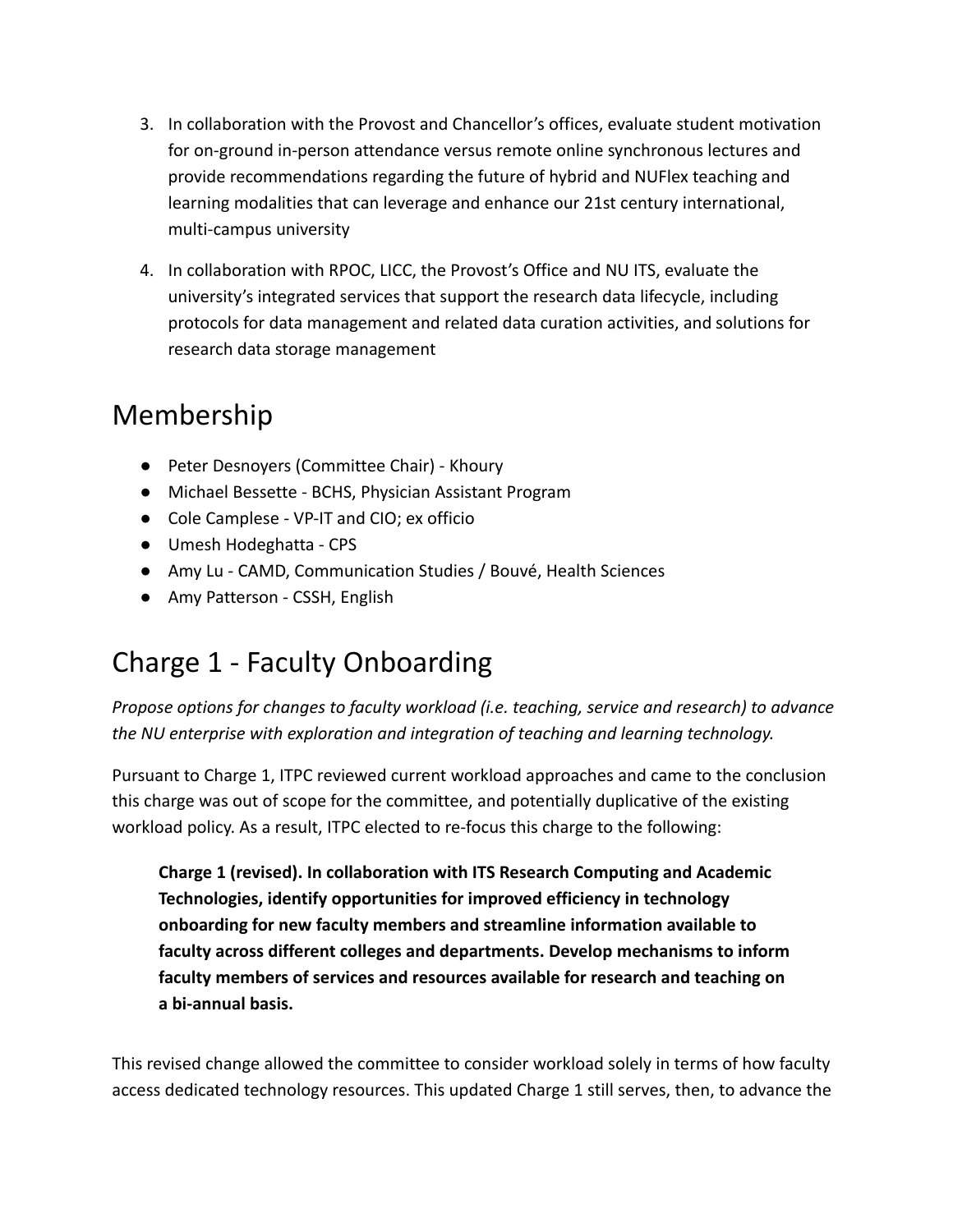NU enterprise with exploration and integration of teaching and learning technology. Through our research, we learned the following on these initiatives, including advances related to faculty support, onboarding, and ITS communication practices.

- 1. As a part of the response to the pandemic, ITS modified its communication practices to reduce the number of generalized and single topic emails and messages sent to the community, instead focusing on fewer more timely, relevant messages. Among these messages, ITS now produces the occasional Tech Update email, which contains four to six timely updates in each edition, sent to all faculty and posted on the ITS website. In each message, members of the community are also encouraged to submit topic ideas.
- 2. At the start of each academic year, ITS participates in new faculty orientation and highlights many of the resources noted above. A Connect to Tech guide is also produced each academic year, to help new as well as returning faculty connect to essential technology resources.
- 3. ITS works with these stakeholders to construct and document a set of resources specifically targeting public-facing datasets, interactive web pages, and public computing and project sharing platforms. In addition, the Research Computing team (RC website: https://rc.northeastern.edu) has developed, formalized, and deployed many new systems and services that are available to all faculty, staff, and students across the Northeastern global network. This includes the expanded availability of the file sharing and transfer platform Globus, the development of a Secure Data Enclave for sensitive research activities, and the participation in regional initiatives around storage and computing.
- 4. All faculty members are provided terabytes of enterprise level storage for their research groups. All datasets can be shared publicly from RC resources using Globus, allowing open access to public facing datasets. Additional work is underway to integrate interactive research web pages with the available computational resources maintained by the RC team. The ability to connect compute power and storage to research web pages is expected to be available this calendar year (2021). The collaboration between the Northeastern RC team and the Northeast Research Cloud (NERC), Mass OpenCloud (MOC), and the Northeast Storage Exchange (NESE) also provides faculty additional variety when selecting computational resources appropriate for their research.

#### **ITPC Recommendations**

1. Starting in Fall 2022, members of the research, academic, security, and support teams will request time at department chair meetings to communicate ongoing opportunities and updates more effectively. It is our hope that invitations will be granted upon request.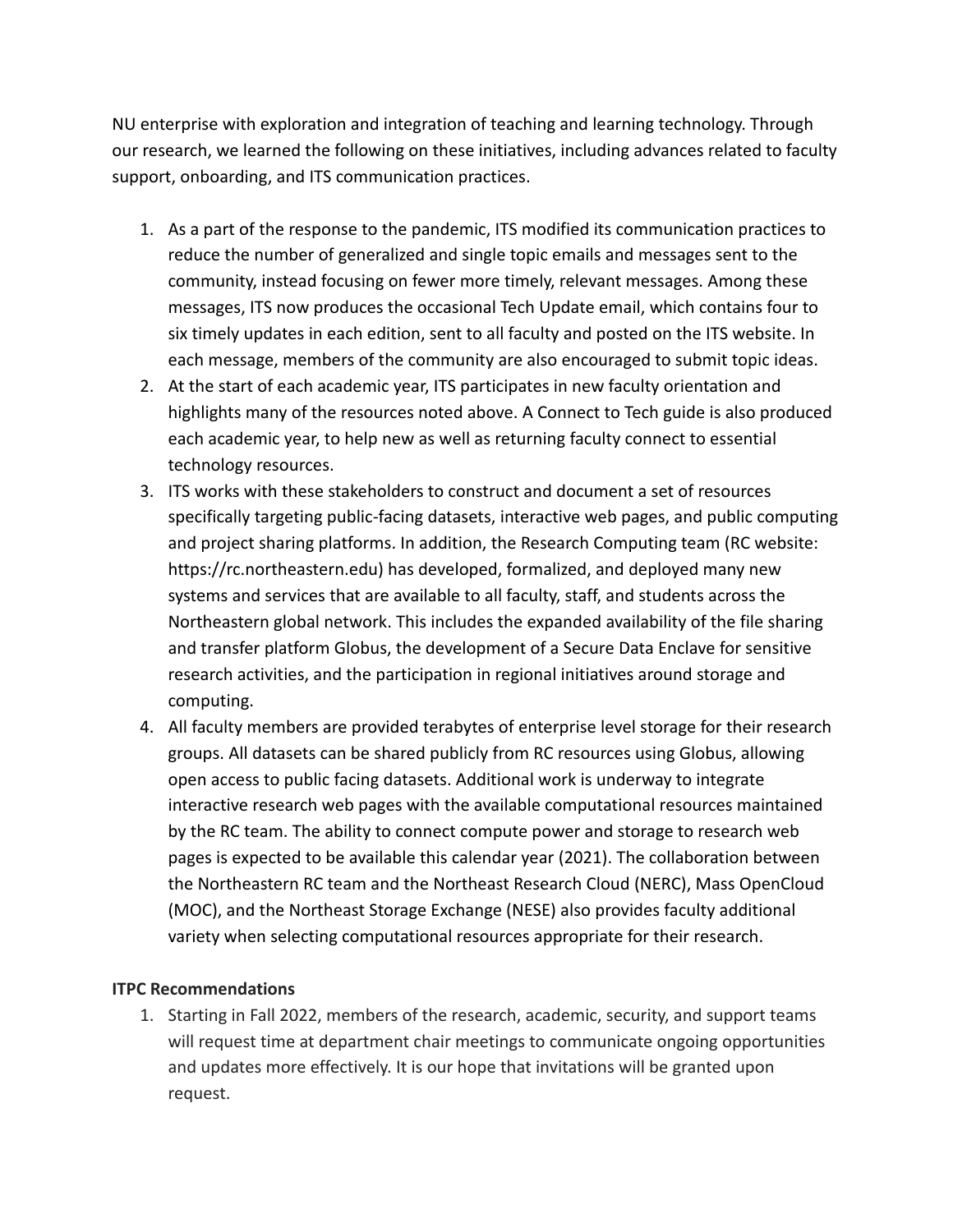- 2. In terms of technology onboarding, ITPC would like to see more systematic dissemination of information in the form of additional physical meeting and workshop organizations as well as having the guidance emailed to the faculty members on a regular basis (semester or annual). The information dissemination should be calibrated across the different NU campuses to ensure certain uniformity.
	- a. This process is already underway as ITS is on the agenda for the new faculty orientation. ITS typically provides an overview of resources for faculty in the areas of research computing and teaching and learning with technology. Additionally, ITS spends time covering general technology hygiene and security.
	- b. Further, ITS will create a PDF to be emailed each semester that is a simple guide to critical resources with pointers to websites.
- 3. ITS will update and maintain its website to include updated information with a comprehensive guide document for faculty and staff members. ITS maintains a website that is purposefully designed for faculty utilization of technology across their work: <https://connect-to-tech.northeastern.edu/faculty>

### Charge 2 - Fellowship Program

*In collaboration with CATLR and the Provost's office, explore the feasibility of developing a Fellowship program for faculty who have a passion and desire to be pedagogical consultants or mentors for peers. This Fellowship program ensures a formal recognition for faculty who are contributing in meaningful ways for tenure and promotion.*

Pursuant to Charge 2, the ITPC team learned from Cole Camplese (VP-IT & CIO; ex officio member of ITPC) about prior discussions about a Teach Teaching Fellowship Program that previously took place at the Provost level. Although this program was not pursued, the team sees it as a feasible program moving forward, with the potential for further development. We recommend that future ITPC teams review the details below and pursue deeper insight into feasibility.

#### **Proposed ITS Fellowship Overview**

Working with ITS, the ITPC proposes that ITS establish a programmatic approach to working with key faculty from all locations to expand outcomes associated with current and future ITS initiatives. ITS seeks to provide financial support to no more than three Faculty each fiscal year to work closely with our staff to create new opportunities and to advance our collective knowledge within given contexts. ITS will, on occasion, host additional Fellows without financial commitment. To meet this goal, ITS looks to create the ITS Fellows program.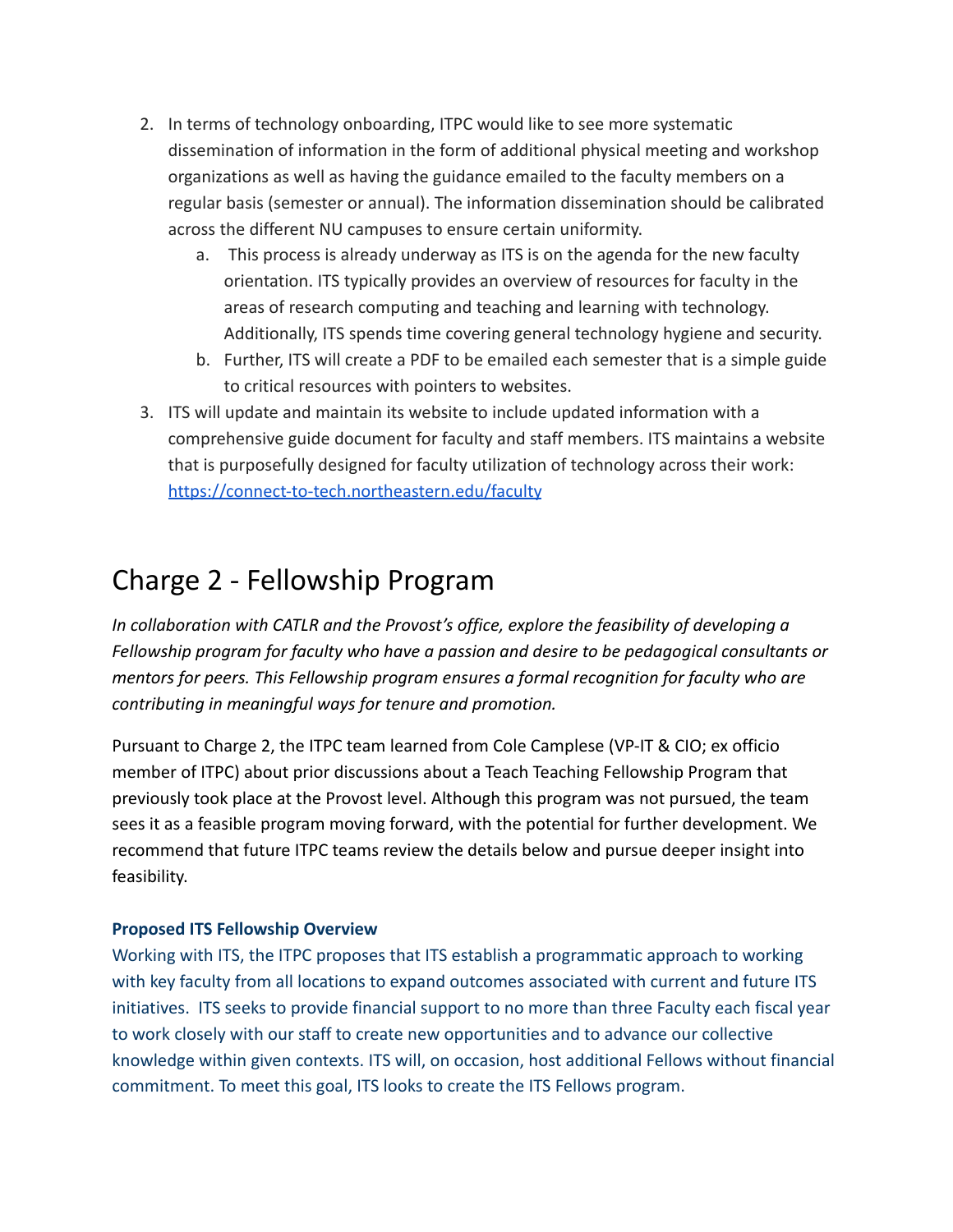ITS Fellows will play a critical role in the success of many initiatives across ITS. Fellows will become essential to the future of ITS' network as connecting points of intelligence, insight, energy, and knowledge-sharing. ITS Fellows will help to drive projects from within and to share fresh ideas and skills with the larger Northeastern community.

The goal for Fellows is that they further work that we agree upon and help ITS create tangible outcomes that can be shared widely across the Northeastern Global Network through presentations, publications, and new services.

Not all Fellowships will be provided with financial support in the form of a course-buyout. Based on the request, ITS can also provide support in the form of equipment, staff time, travel support, or in other ways germane to the proposed Fellowship work. The ITS Fellowship program will set a per project cap on funding (amount TBD) and does not assume that all Fellowships will require funding. At the outset, ITS will accept only three funded Fellowships per fiscal year.

#### **Goals and Objectives**

Through the ITS Fellows program, we strive to:

- Work collaboratively to identify emerging questions that are tied to the mission of ITS
- Create and grow communities exploring like topics to inform new practice
- Support directed research and development that has the potential to impact the practice of teaching and learning with technology
- Create an opportunity to develop longer-term relationships with key members of our audiences

#### **Types of Fellowships**

To allow for broad participation, we propose different Fellowships both designed to support the work of ITS and the associated Faculty. A Residential Fellow will spend dedicated time working within the offices of ETS for a duration agreed upon during the Fellowship. Non-Residential Fellows participate remotely and do not spend dedicated time within ETS. Each type of Fellow is described in greater detail below.

#### *Residential Fellow*

ITS Residential Fellowships are offered a 12-month term to work within ITS to investigate and further the work proposed under the Fellowship application. Resident Fellows will be asked to spend dedicated time working with ITS staff and when appropriate to maintain some schedule within our working environment. In addition to achieving the stated goals associated with the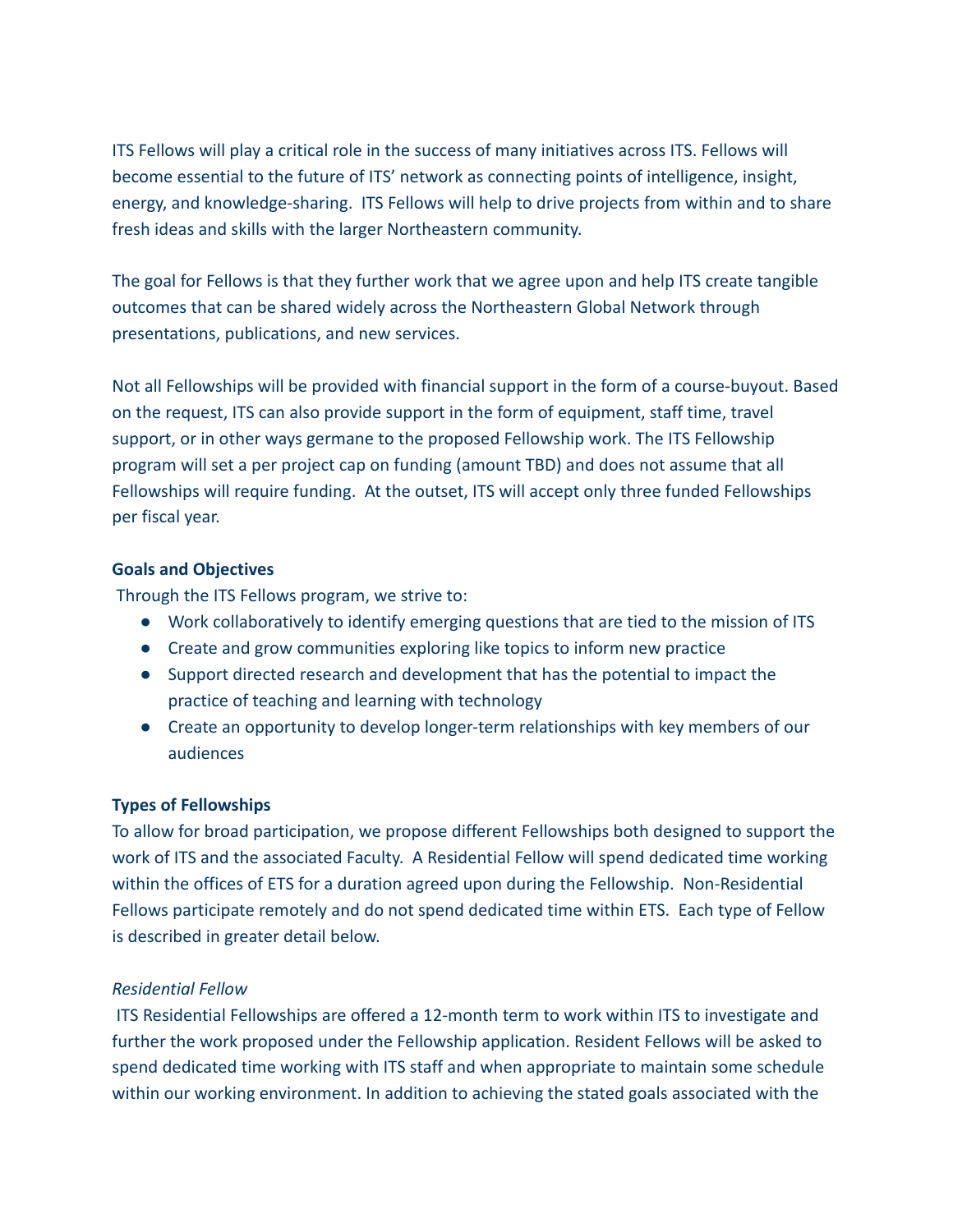Fellowship invitation, we ask that Fellows also understand the obligation for organizing a public presentation, writing publications, or assisting with ITS programs in an ongoing fashion. While Fellowships are for a 12-month period, most of the work will occur during a much shorter amount of time (for example, during the Summer). Fellows are asked to continue to offer small amounts of time during the 12-month period to attend meetings, give presentations, or meet to discuss further work.

In addition to agreed upon financial support, ITS Resident Fellows are provided with space to work within ITS offices, dedicated ITS staff for project work, and access to other facilities within our work environment as appropriate. Additional details will be provided as this proposal develops.

#### *Non-Residential Fellow*

ITS Non-Residential Fellowships are offered for a 12-month term to work with ITS to investigate and further the work proposed under the Fellowship application. The Non-Resident Fellow opportunity is open to any faculty member across the Global University Network outside of Boston. Non-Resident Fellows are not required, but are encouraged if travel is feasible, to maintain some scheduled time within our working environment. As with a Residential Fellowship, we ask that Fellows also understand the obligation for organizing a public presentation, writing publications, or assisting with ITS programs in an ongoing fashion. While Fellowships are for a 12-month period, the majority of work will occur during a much shorter amount of time (for example, during the Summer). Fellows are asked to continue to offer small amounts of time during the 12-month period to attend meetings, give presentations, or meet to discuss further work.

In addition to agreed upon financial support, ITS Non-Resident Fellows are provided with access to dedicated ETS staff for project work and facilities within our work environment as appropriate. Please note that benefits in the form of housing, medical insurance, retirement benefits, etc are not provided for this position.

#### **Selection as a Fellow**

ITS Fellowships are awarded on a per project basis but will carry with them requirements beyond project completion (for a term of 12 months). In most cases, ongoing participation in ITS activities will be requested. As an example, participation in committee or other ongoing project work to help disseminate outcomes will be requested.

Fellowships are generally awarded to those who already have experience in exploring technologies to solve modern problems of practice and wish to add new knowledge to the field.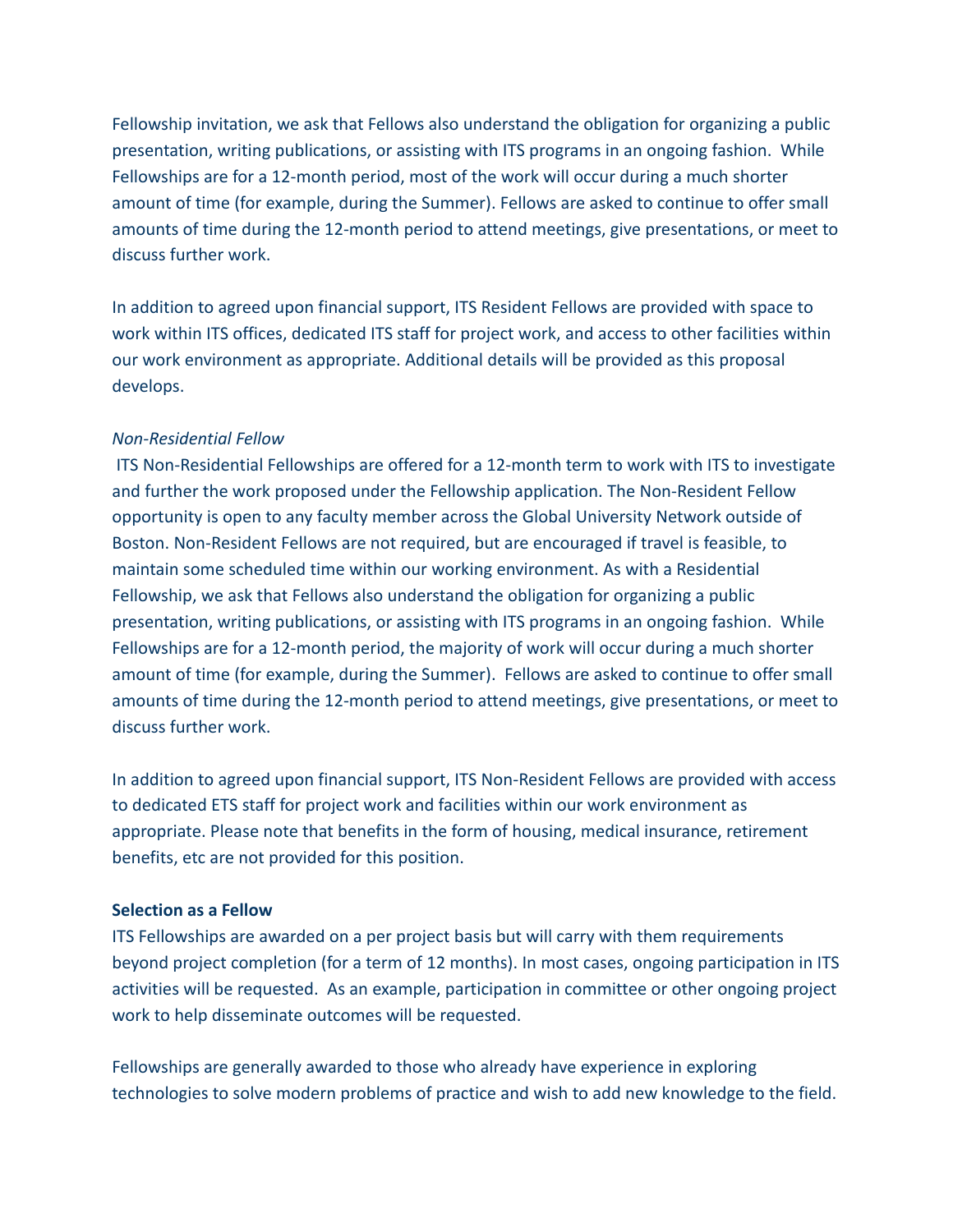Interested faculty should contact Cole Camplese, Vice President for Information Technology and CIO to discuss appointments. A limited amount of financial support is available for residential fellows. Topic areas for ITS Fellows will be shared via the ITS website and will be constantly updated. To be considered for a fellowship, the following will be required:

- A concise yet comprehensive outline for the proposed study or project
- A description of the particulars of the research proposal, including what expertise one would bring to the project and an explanation of how the proposal might fit with one of our current initiatives.
- A curriculum vitae
- Funding requirements
- Dates of proposed residency
- A letter of support from a department head or supervisor
- A digital copy in English of either the most recent publication or any other piece of work that is related to the proposal. URLs for online copies of such material are preferred.

Typically, calls for participation as ITS Fellows will occur during the Spring semester for work to begin in the following Summer, but Fellowships can be awarded in an ongoing fashion throughout the year if there is financial support available or if a proposal requires it. Categories (or a framework) that define areas we are interested in exploring with Fellows will be maintained at the ITS website and updated throughout the year as new initiatives or opportunities are discovered.

The overall goal is to find new ways to engage our audiences in an ongoing way to help investigate solutions to challenges associated with the mission of ITS. Fellows will have the opportunity to engage with us across a broad range of topics and will be asked to share their work on a regular basis with ITS staff and with other ITS Fellows.

Applications will be reviewed by the ITS Leadership team and other senior members of the Provost's Executive Team.

#### **Required Outcomes**

Each Faculty Fellow is responsible for participating with ITS staff to achieve the agreed upon goals of the project. In addition to meeting these agreed upon expectations, we ask that ITS Fellows also:

- Propose a session for the a annual ITS Symposium
- Host a Fellows' Hour session to assist in making connections and spawning new initiatives
- Contribute to a project blog that shares work while in progress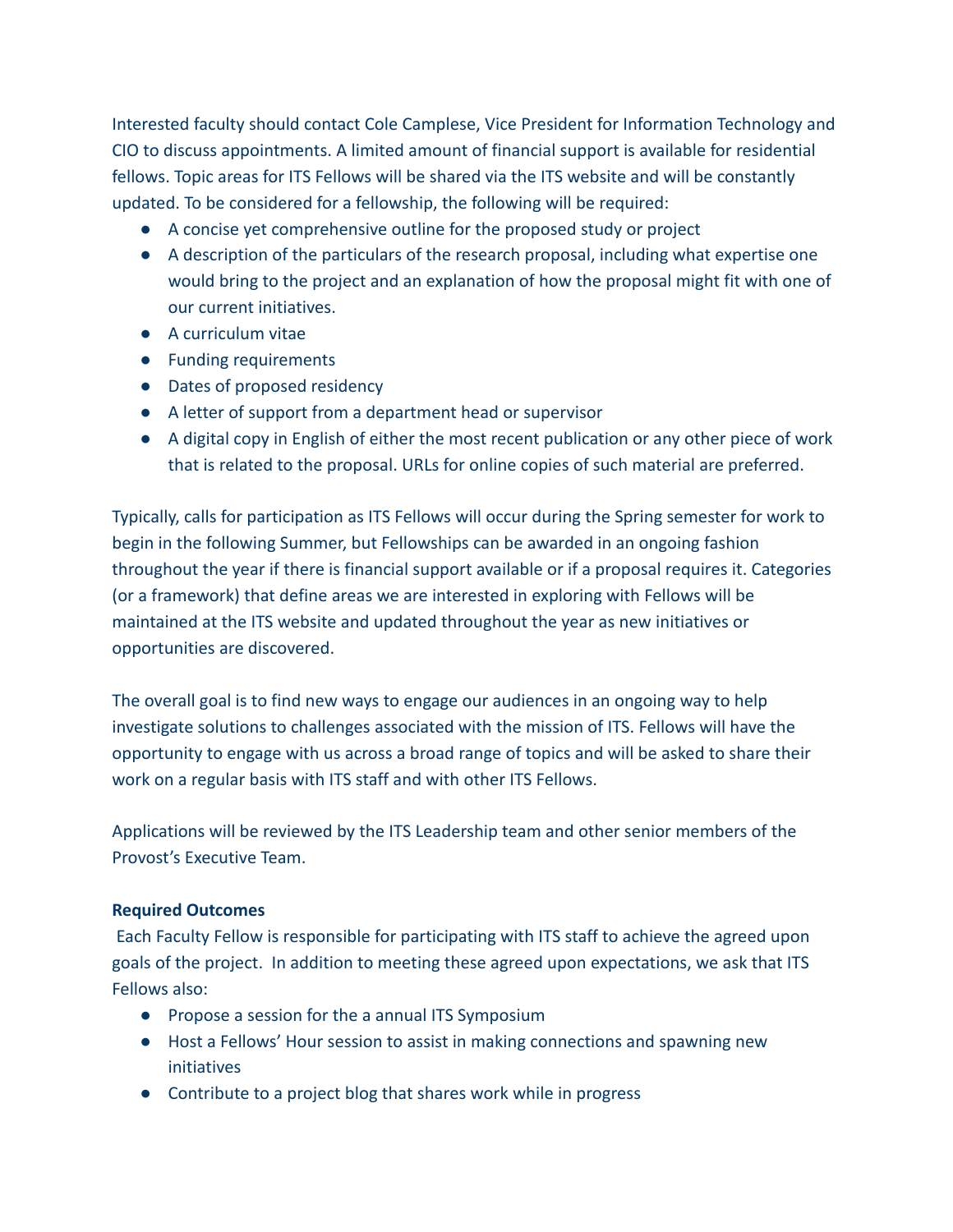- Participate in the creation of publications or presentations to be shared with audiences outside Northeastern
- Commit to working with ITS in an ongoing fashion for the duration of the 12-month appointment in a limited way (small meetings, committee work, etc)

#### **Overall Project Management**

The ITS Fellows project will be managed by an overall project manager who will be responsible for recruiting and managing Fellowship activities. Staff support will be provided to manage financial and human resource details. Each Fellowship will be assigned a small team to work specifically with the Faculty throughout the 12 month term**.**

#### **ITPC Recommendations**

- 1. As the information above is an early draft of possible program design for the ITS Fellowship Program, with room to continue growing, ITPC recommends that future committees should continue to work with ITS and move forward with exploring the feasibility of this program as designed above.
- 2. ITPC also recommends that further details be provided on eligibility and pay rate as this Fellowship proposal evolves.

### Charge 3 - Student Motivation

*In collaboration with the Provost and Chancellor's offices, evaluate student motivation for on-ground in-person attendance versus remote online synchronous lectures and provide recommendations regarding the future of hybrid and NUFlex teaching and learning modalities that can leverage and enhance our 21st century international, multi-campus university*

Pursuant to Charge 3, the technology for flexible education styles is available and functional. It was decided that student motivation in regards to the technology is out of scope for the IT policy committee.

**ITPC Recommendations** N/A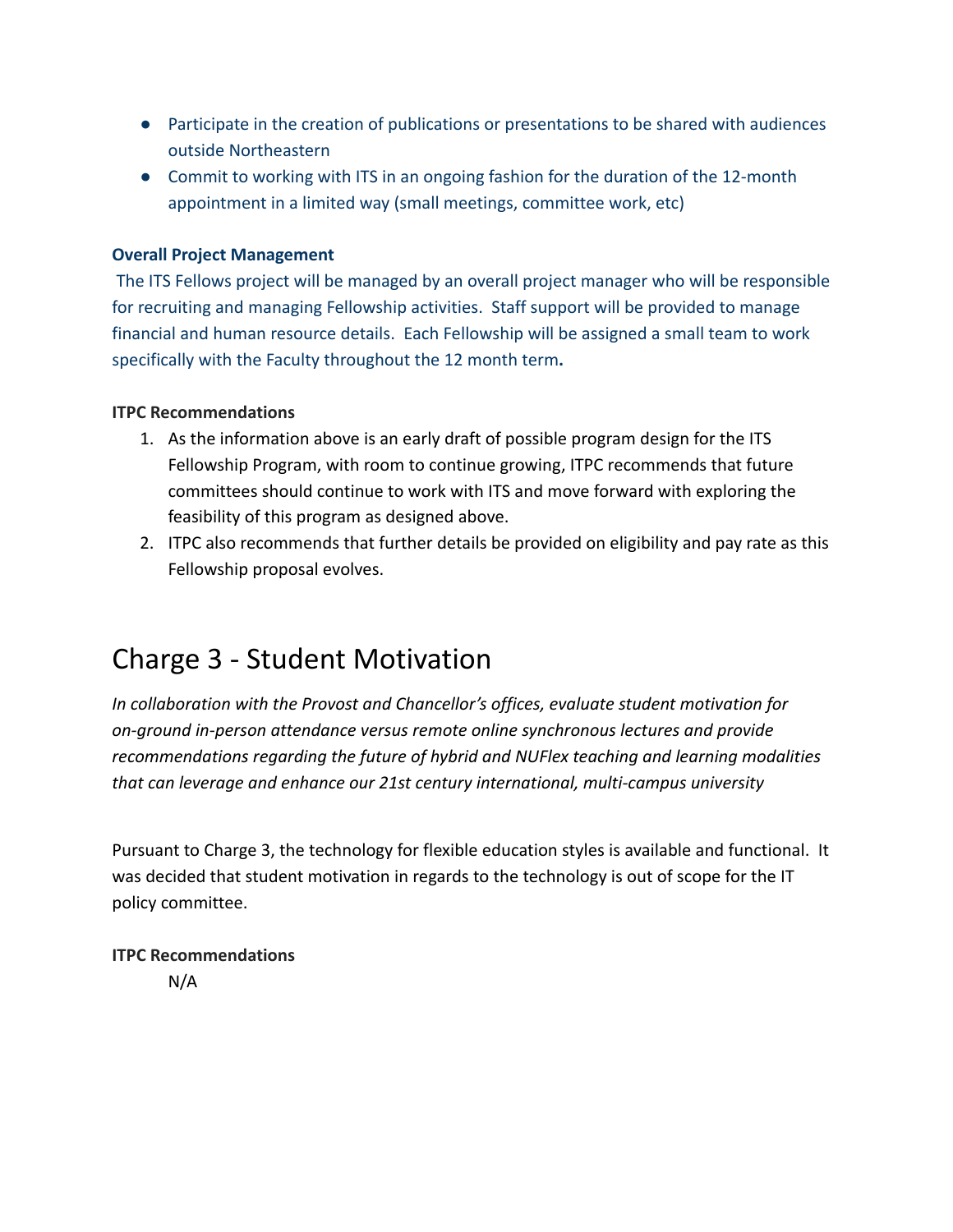### Charge 4 - Research Data Cycle

*In collaboration with RPOC, LICC, the Provost's Office and NU ITS, evaluate the university's integrated services that support the research data lifecycle, including protocols for data management and related data curation activities, and solutions for research data storage management*

Pursuant to Charge 4, the ITPC met with Patrick Yott (Associate Dean for Infrastructure, Northeastern University Library) and Spencer Pruitt (Associate Vice President of Academic & Research Technologies, ITS).

The Northeastern Library offers two relevant services: the Research Data Services (RDS) team, and the Digital Repository Service (RDS).

#### The **Research Data Services (RDS) team**:

- assists researchers with data management plans (DMPs) for grant applications
- provides advice and support in areas of data management, standards, documentation and organization to promote preservation and reuse.
- provides a range of data visualization and GIS services.

Additional information:

- [Library › Home › Services › Research Data Services](https://library.northeastern.edu/services/research-data-services)
- Primary staff contact: Jen Ferguson, j.ferguson@northeastern.edu.

The **Digital Repository Service (DRS)** provides a digital archive for publications and datasets (with stable handle.net URLs) and is used e.g. to provide access to all Northeastern dissertations and some special collections. Items in the depository can be public or restricted to the Northeastern community, and faculty can directly upload individual items or contact the DRS team for assistance. The DRS may be found [here](https://repository.library.northeastern.edu/); for more information:

- [Library › Home › Services › Digital Repository](https://library.northeastern.edu/services/digital-repository)
- [Digital Repository Service: About the DRS](https://subjectguides.lib.neu.edu/drs)
- Primary staff contact: Sarah Sweeney, sj. sweeney@northeastern.edu.

Relevant ITS services are provided by the **ITS Research Computing (RC) team,** which provides up to 35TB of free storage to each "faculty research group," with larger amounts available on a \$/TB/year basis. Storage may be provisioned on one or more of the following services:

● (discovery only?) High-performance solid-state storage system (1.5 PB total capacity, quota up to 35 TB)